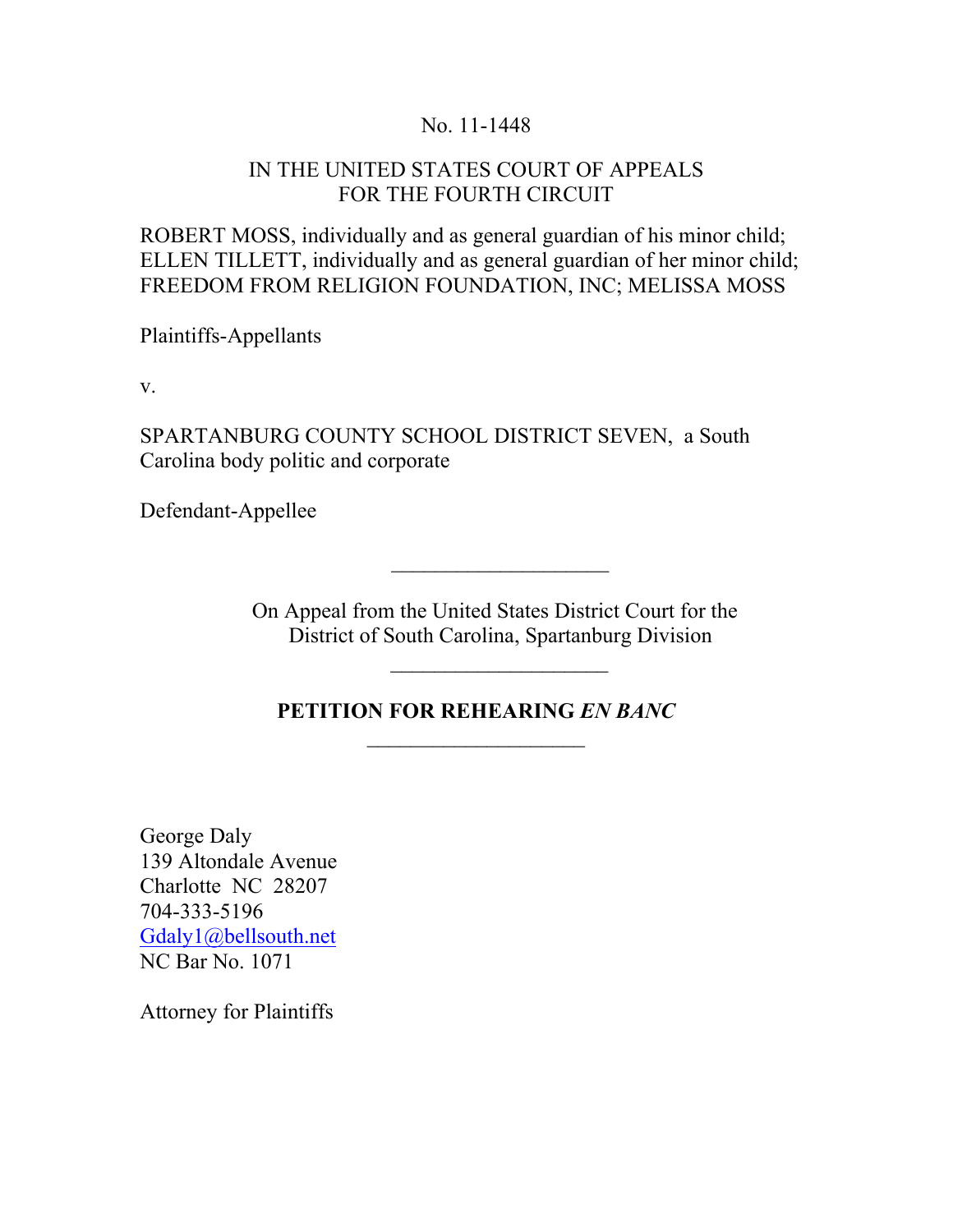#### TABLE OF CONTENTS AND QUESTIONS PRESENTED

1. Whether the school district delegated to a religious institution its governmental power to give an academic grade, in violation of *Larkin v. Grendel's Den,* 459 U.S. 116 (1982). 2

 2. Whether the panel opinion wrongly characterized material facts and omitted material facts, which if considered would have raised genuine issues of advancement of religion. 4

3. Whether the district delegated to a religious school the implementation of the Policy requirement that "[t]he district will evaluate the classes on the basis of purely secular criteria" and thereby allowed academic credit for religious courses that it could not itself have constitutionally taught. 9

4. Whether the district discriminated on the basis of religious doctrine by implementing a requirement, not stated in the Policy, that only grades from accredited private schools would be accepted. 12

ii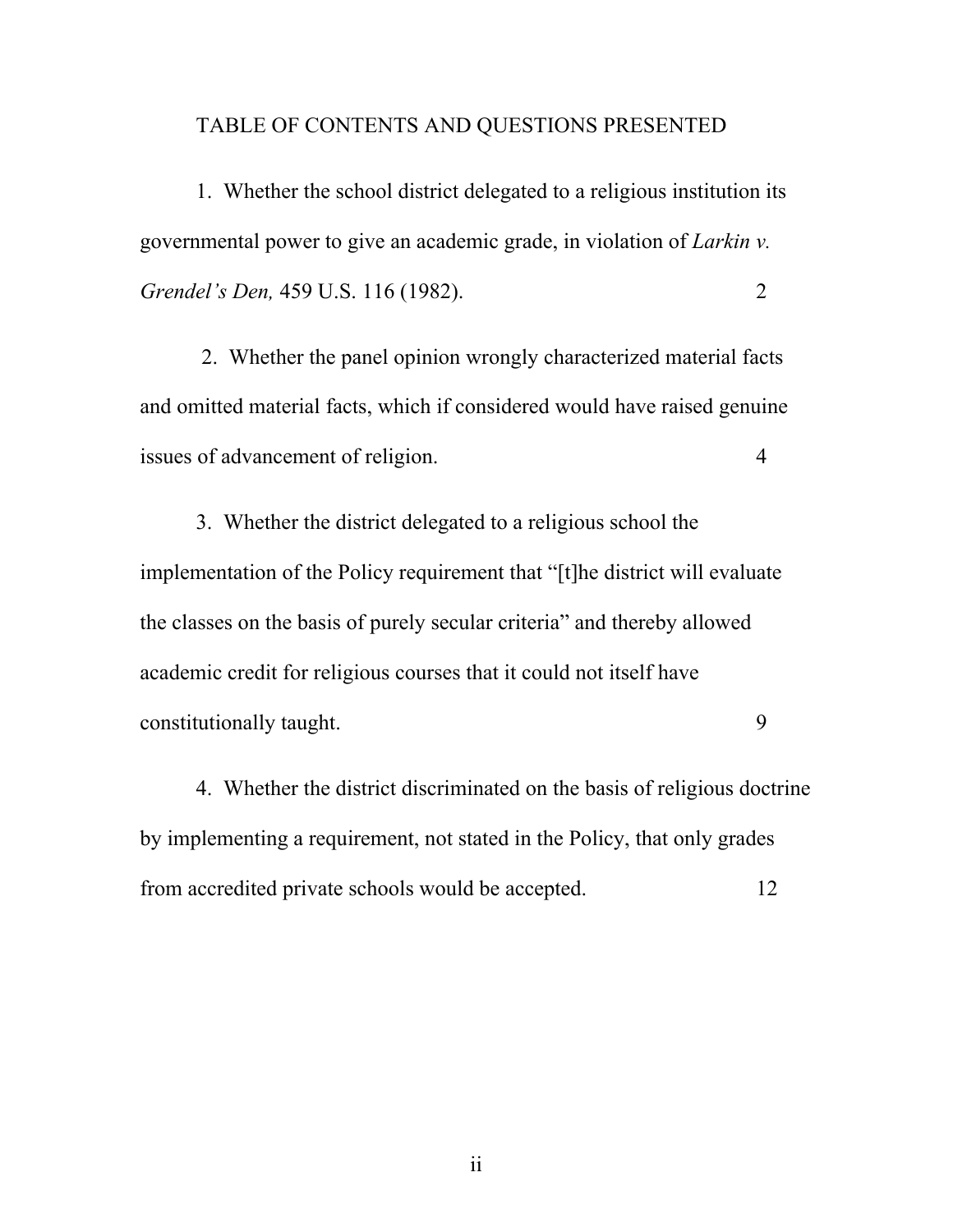# TABLE OF AUTHORITIES

# Cases:

| Allegheny County v. ACLU, 492 U.S. 573, 591 (1989)            | 3             |
|---------------------------------------------------------------|---------------|
| <i>Bd. of Educ. v. Allen, 392 U.S. 236, 245 (1968)</i>        | 9, 10         |
| Doe v. Porter, 370 F. 3d 558 (6 <sup>th</sup> Cir. 2004)      | 9             |
| Larkin v. Grendel's Den, 459 U.S. 116 (1982)                  | 1, 2, 3, 4, 9 |
| Lanner v. Wimmer, 662 F. 2d 1349 (10 <sup>th</sup> Cir. 1981) | 10            |
| Larson v. Valente, 456 U.S. 228 (1982)                        | 13            |
| Lemon v. Kurtzman, 401U.S. 603 (1971)                         | 2, 3, 10      |
| McCollum v. Bd. Educ., 333 U.S. 203 (1948)                    | 9             |
| 490 U.S. 680, 695 (1989)<br>United States v. Hernandez,       | 13            |

# Statutes:

| S.C. Code sec. 59-39-112 | 9, 11, 12 |
|--------------------------|-----------|
|                          |           |

# Other:

South Carolina Department of Education Uniform Grading Policy 11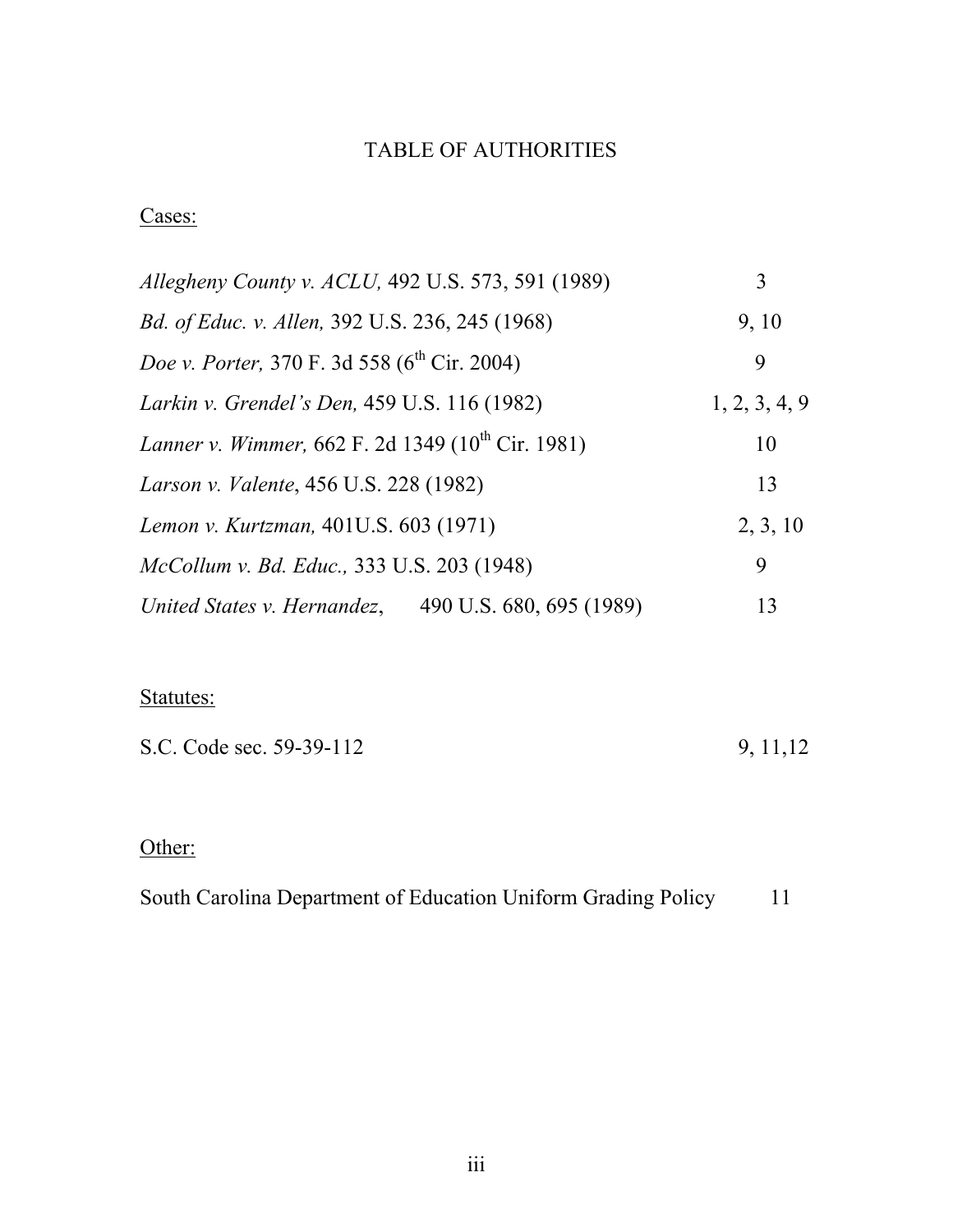#### PETITION FOR REHEARING *EN BANC*

Plaintiffs sought a declaratory judgment that defendant ("district") violated the Establishment Clause by its implementation of its Released Time For Religious Instruction Policy. The district court entered summary judgment for the district. The panel affirmed. Plaintiffs seek *en banc* review for the following reasons.

(1). The district delegated to a religious institution its governmental power to give an academic grade, in violation of *Larkin v. Grendel's Den,* 459 U.S. 116 (1982), a case almost in point. The panel opinion conflicts with (and did not mention) this controlling Supreme Court authority. Consideration by the full Court is necessary to secure and maintain uniformity of the Court's decisions.

Further, this case involves other questions of exceptional importance, to wit:

(2). Whether the panel opinion wrongly characterized material facts and omitted material facts, which if considered would have raised genuine issues of advancement of religion;

(3). Whether the district delegated to a religious school the implementation of its Policy requirement that "[t]he district will evaluate the classes on the basis of purely secular criteria," and thereby allowed academic credit for religious courses that it could not itself have constitutionally taught; and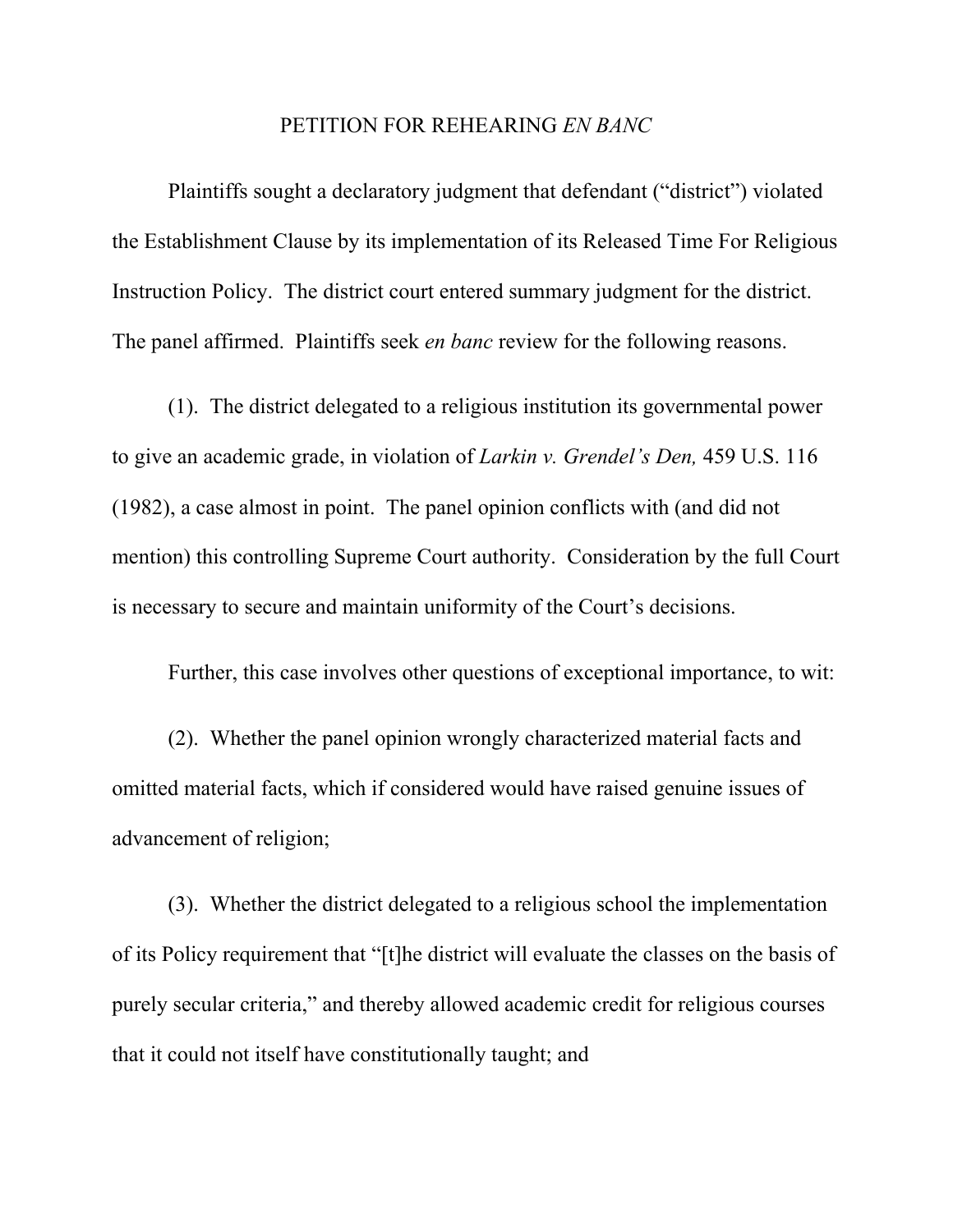(4). Whether the district discriminated on the basis of religious doctrine by implementing an unwritten requirement that only grades from accredited private schools would be accepted.

1. The district delegated to a religious institution its governmental power to give an academic grade, in violation of *Larkin v. Grendel's Den,* 459 U.S. 116 (1982).

 *Larkin v. Grendel's Den,* 459 U.S. 116 (1982), is controlling authority in this Establishment Clause case. It supplies rules that govern the "effect" and the "entanglement" prongs of *Lemon v. Kurtzman,* 401U.S. 603 (1971).

*Larkin* held that allowing a religious institution to exercise the discretionary

governmental power to grant or deny a liquor license offended the "entanglement"

prong of *Lemon* because -

Under our system, the choice has been made that government is to be entirely excluded from the area of religious instruction and *churches excluded from the affairs of government.*

*Larkin,* 459 U.S. at 126 (emphasis by *Larkin* court) (*quoting Lemon,* 403 U.S. at 625). Donating discretionary governmental power to a religious institution is

prohibited because it -

substitute[s] the unilateral and absolute power of a church for the reasoned decisionmaking of a public legislative body acting on evidence and guided by standards . . .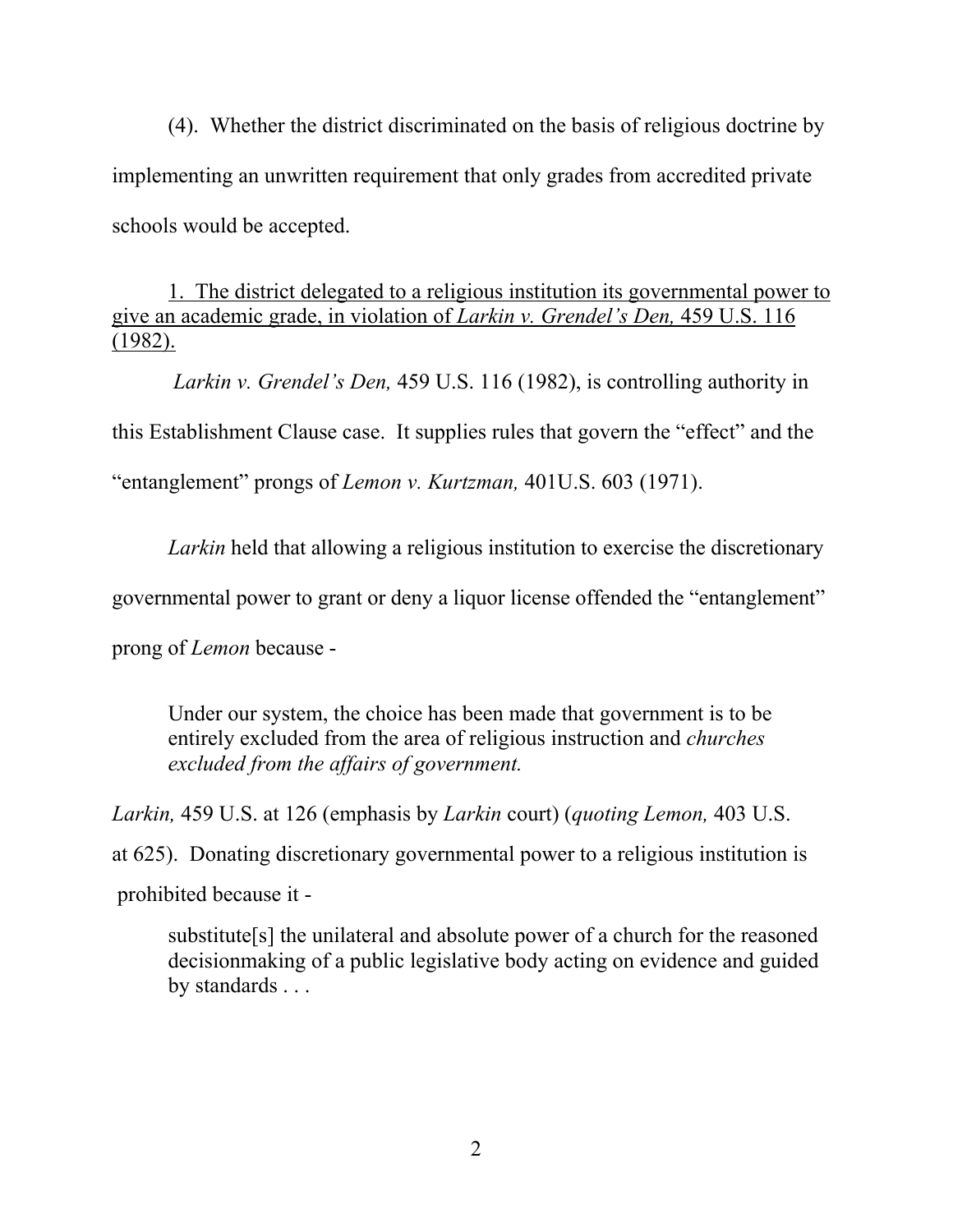*Id.*<sup>1</sup> The school district has unqualifiedly given its discretionary governmental power to award an academic grade to the Bible School. It accepts its grades and enters them on public school student transcripts without any inquiry. App. 237:20- 239:13; 245:17-246:7 (30(b)(6) dep.). This donates a discretionary governmental power to a religious institution.

*Larkin* further held that the donation of a discretionary governmental power to a religious institution violated the "effect" prong of *Lemon*, for two reasons.

 First, the power granted to the churches was "standardless" and thus "could be employed for explicitly religious goals." 459 U.S. at 125. A church could, if it chose, prevent the issuance of a license for supposed apostasy of the applicant. The same is true in the present case. By accepting grades from the Bible School without question, Defendant has delegated to the Bible School a standardless power to determine a student's grade on a religious basis or conduct a course consisting entirely of prayer on bended knee. The teacher may fail a student for blasphemy. The school district enters that grade on its records to the legal detriment of the student. She may thereby fail to graduate or lose out in

 $\frac{1}{1}$ <sup>1</sup> Justice Kennedy has characterized the facts in *Larkin* as "further[ing] the interests of religion through the coercive power of government. . . [by] delegating government power to religious groups." *Allegheny County v. ACLU,* 492 U.S. 573, 660 (1989) (JUSTICE KENNEDY, joined by THE CHIEF JUSTICE, JUSTICE WHITE, and JUSTICE SCALIA, concurring in the judgment in part and dissenting in part.)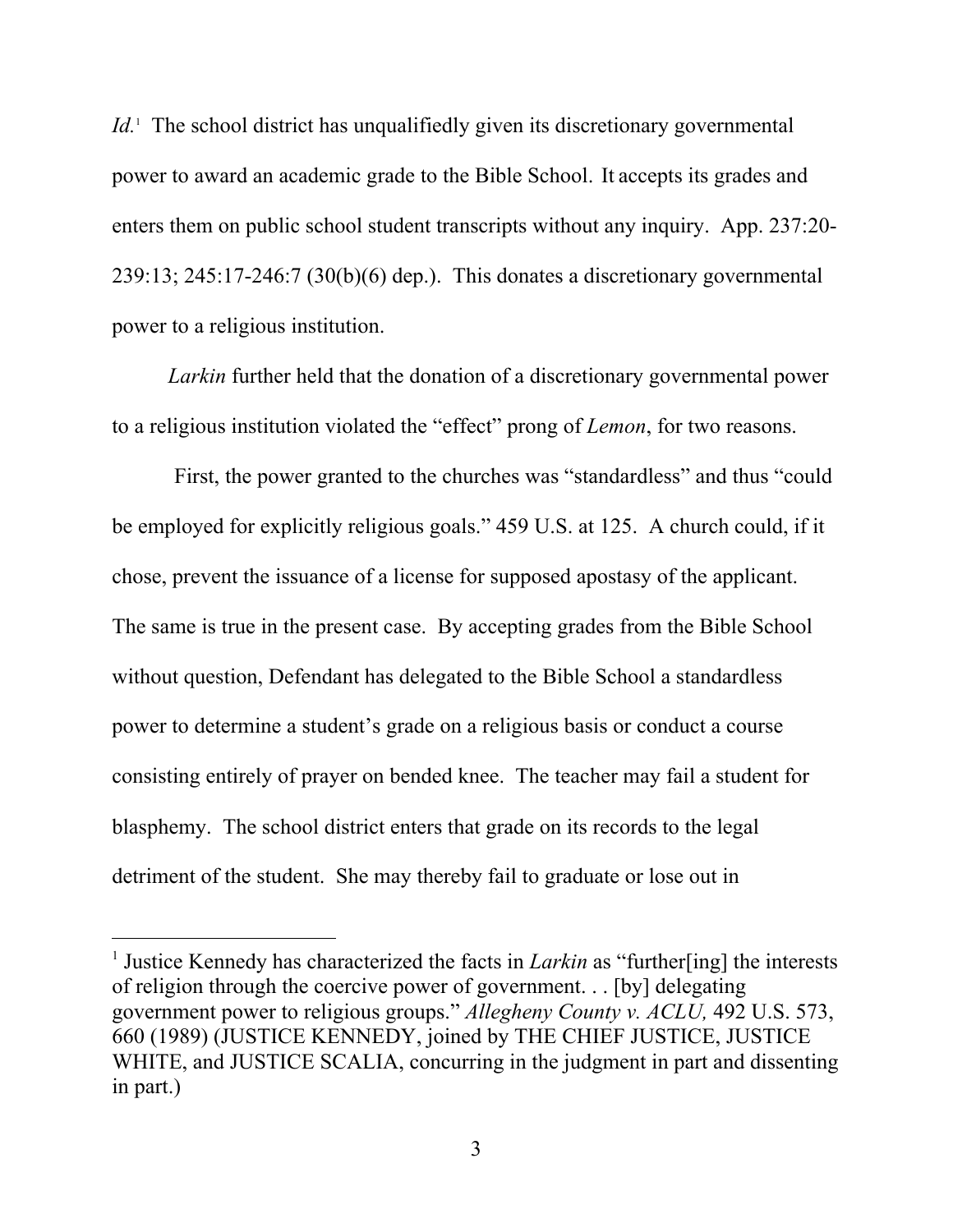competition for a scholarship because she failed to learn, to the satisfaction of a religious organization, how she "ought to live as a result" of learning "the basic tenets of the Christian worldview." Op. 8.

Second, *Larkin* held that when religious organizations control liquor licenses, the principal effect is to advance religion because Church and State are symbolically joined in exercising governmental power. This power "could be exercised for explicitly religious goals, for example, favoring liquor licenses for members of that congregation or adherents of that faith." 459 U.S. at 125. Equally here a religious organization can fail students for insufficient religious faith.

2. The panel opinion wrongly characterized material facts and omitted material facts, which if considered would have raised genuine issues of advancement of religion.

a. The district retained control over major discipline infractions that occurred at the Bible School during released time. A policy was adopted to allow public school Principals to determine punishment for those infractions. Bible School teachers were invited to attend a district teacher discipline training program.

b. The district gave the Bible School a protected list of student and parent addresses and approved its use to solicit students for the Bible School course.

c. The district regularly allowed the Bible School to visit public school homerooms to promote its program.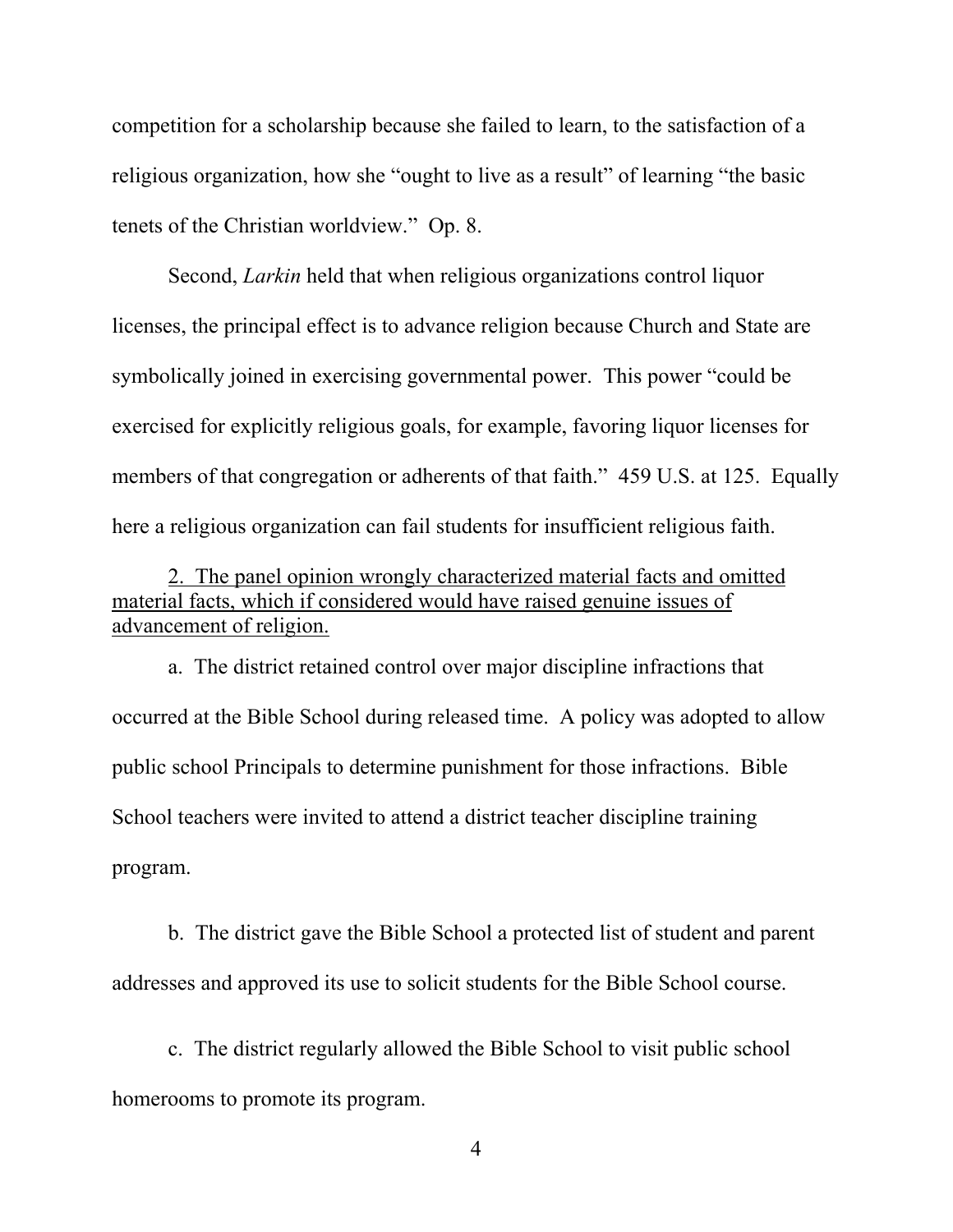d. The district Superintendent counseled the Bible School Director on how to promote its program and suggested that oral communications would be better than putting anything in writing.

In detail, the record shows:

(a). Discipline: The panel entirely omitted to mention evidence showing that the district retained control over major discipline infractions that occurred offcampus during released time. On one occasion a student was removed from a Bible School class for "typical teenage stuff, students cutting up, not listening . . . not being obedient." App. 353:10-12 (Bible School Director dep.). The Assistant Principal had a counseling session with the student. App. 260:10-18 (30(b)(6) dep.). Shortly thereafter the Bible School Director met with five ranking administrators. They agreed that the district would handle "major discipline problems" and that "[i]f it is necessary to write them up then the grade level principal will make the decision as to how severe the punishment is, based on the school's discipline policy." App. 639 | 11. The district also said that it "would like for [the Bible School] to attend the seminar [which the district] offer[s] on classroom management." App. 630 at 631 ¶ 2. This seminar is for new public school teachers and involves "going over the discipline code [and] effective ways to manage a classroom." App. 588:6-20 (Dir. Sec. Educ. dep.). There would have been no charge to the Bible School for its teachers to attend. *Id.*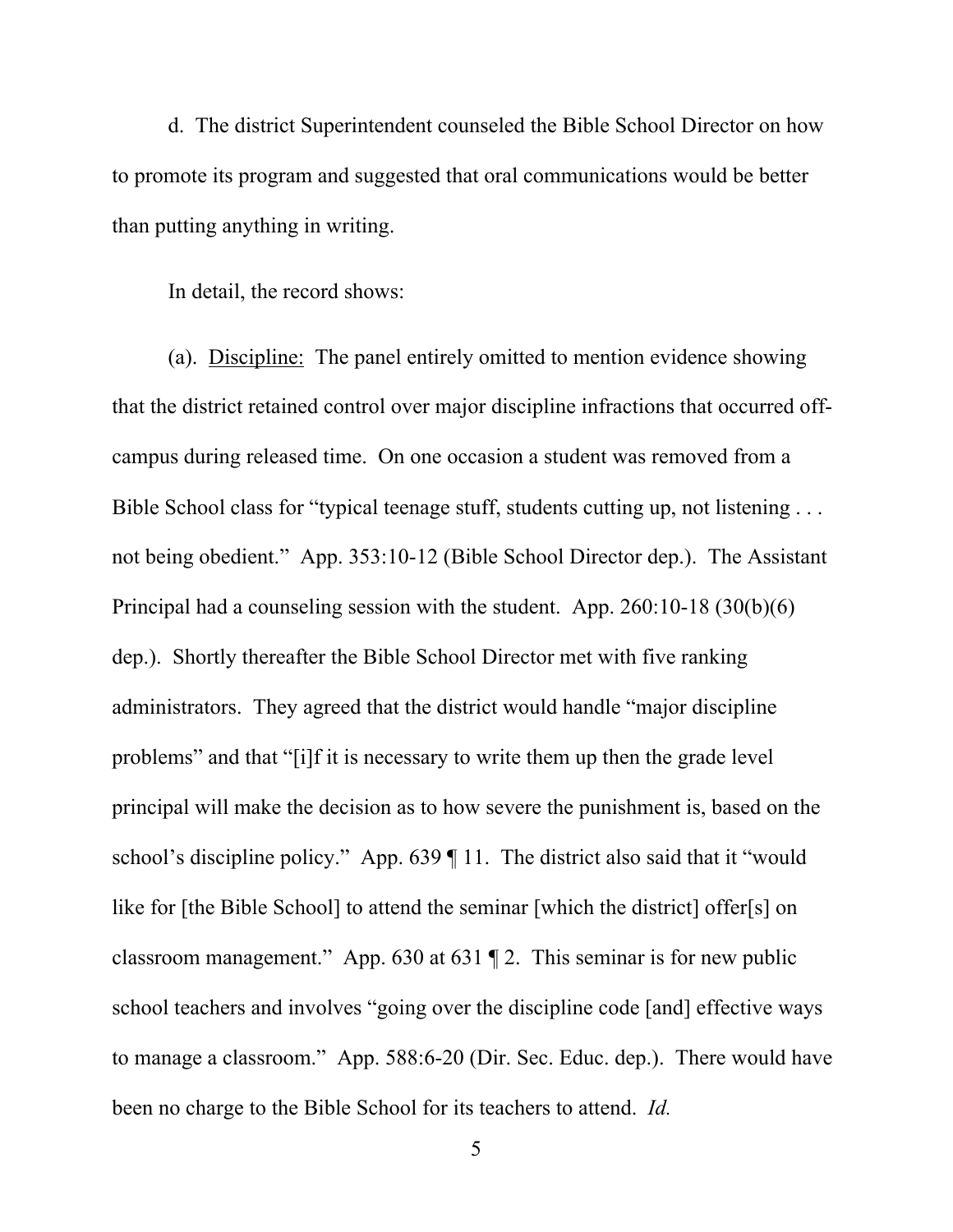(b). Addresses: The panel recited that the district gave the Bible School a list of names and addresses of parents and students<sup>2</sup> to whom the Bible School then sent a letter of solicitation, and that the school district "did not review or approve the letter before it was sent." Op. 8. The panel omitted to mention that the district approved the *sending* of the letter. The Superintendent testified that the district "wanted to make parents aware and students aware that the course would be offered" and "talked about . . . how [the Bible School] would contact and how we would contact parents about it . . . ". App. 496:5-6, 20-22 (Supt. Tobin dep.).

(c). Classroom visits: The panel recited that "[a] single [Bible School] homeroom visit did occur . . . but the record suggests that the incident was not repeated." Op. 20-21. The record shows that several visits occurred and when the most recent visit was brought to the district's attention it took no action to prevent a recurrence. In April 2009 the Bible School Director met with ranking district administrators and –

raised the issue of student recruitment to see what they thought could or should be done by the school to make students aware of the class. ... The basic consensus was that we should continue doing what we're

 $\frac{1}{2}$  $\degree$  Giving the list of names and addresses was an apparent violation of 20 U.S.C. 1232g. Student names and addresses are "directory information." 20 U.S.C.  $1232g(a)(5)(A)$ . Before directory information may be disclosed the school must give public notice that allows parents to refuse to allow disclosure. 20 U.S.C.  $1232g(a)(5)(B)$ . Defendant did not comply with this requirement. App. 805, 815 (Answer to Interrogatory 17).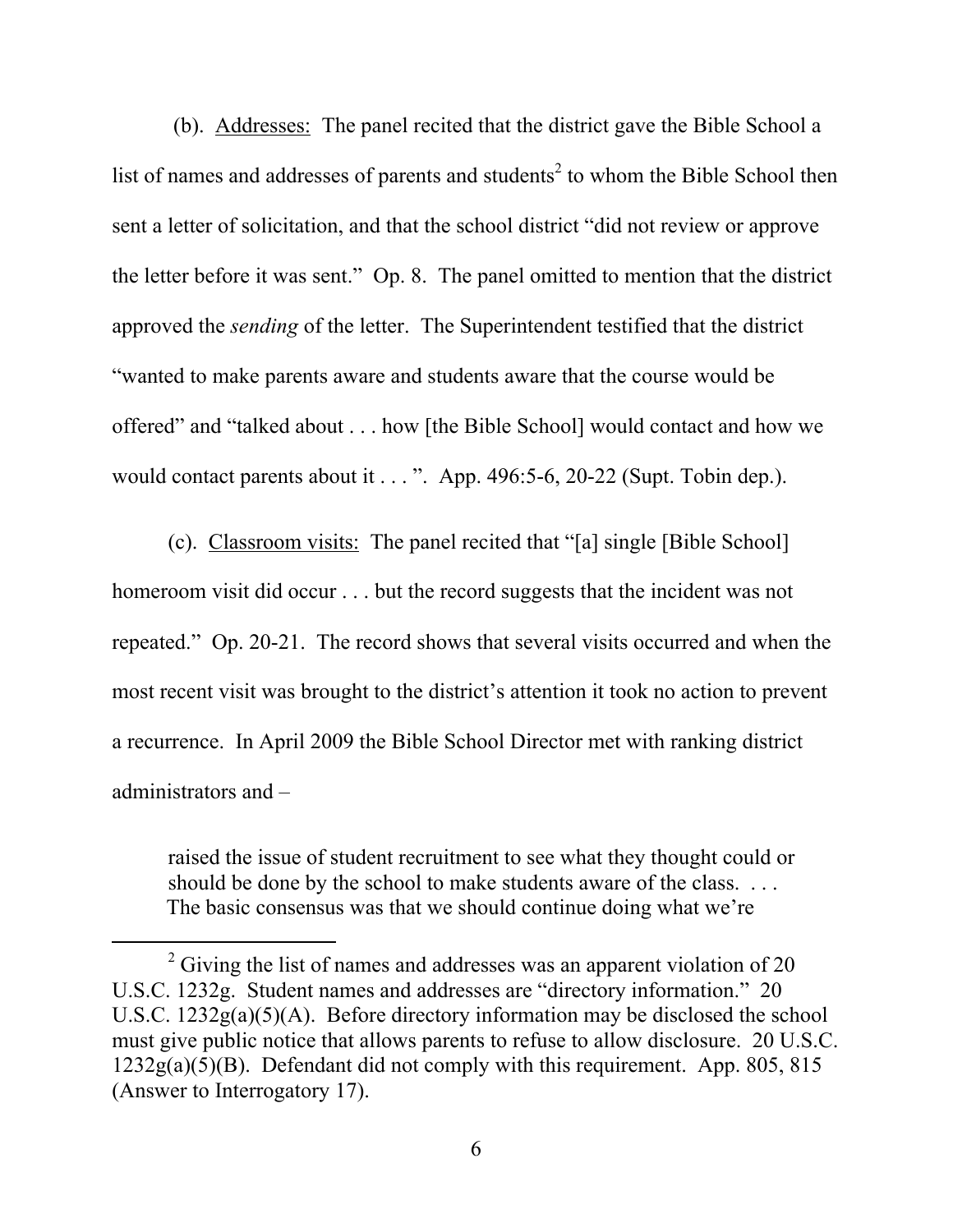doing, *including going into homerooms*, as long as no one questions it. They didn't seem to think there was anything wrong with principals or guidance counselors making students aware of the class . . . (emphasis added). App. 356:6-15, 358:25-362:16 (Director dep.); App. 630 at 631 ¶ 3.

The sense that the Director got from the discussion was that "no one had complained about it, keep it as it is." App. 362:1-16. The Bible School visited a classroom at the beginning of the next school year. App. 265:10-267:2 (30(b)(6) dep.). As of May 2010, nine months later, no remedial action had been taken. App. 266:14-21. Another visit occurred early in the 2008-2009 school year. App. 809 (Answer to Int. 5)

(d). Administrative favoritism: The panel failed to mention extensive evidence of administrative favoritism. Superintendent White formed a close working relationship with the Bible School Director and often aided him in handling the district's administrative processes. In June 2008 the Superintendent wrote the Bible School Director:

. . . Maybe we can have coffee one morning this summer and catch up. You can tell me about the successes of the Released Time program *and how we might can make it better.* No need to reapply (emphasis added). (App. 627 (dep. ex. 72, p. 2)).

They had coffee later that month. Later that day the Director wrote the Superintendent and reminded him to schedule a meeting with the high school Principal and the Guidance Director to discuss the registration process for the Bible School course. *Id.,* p. 1. The Superintendent promptly arranged the meeting.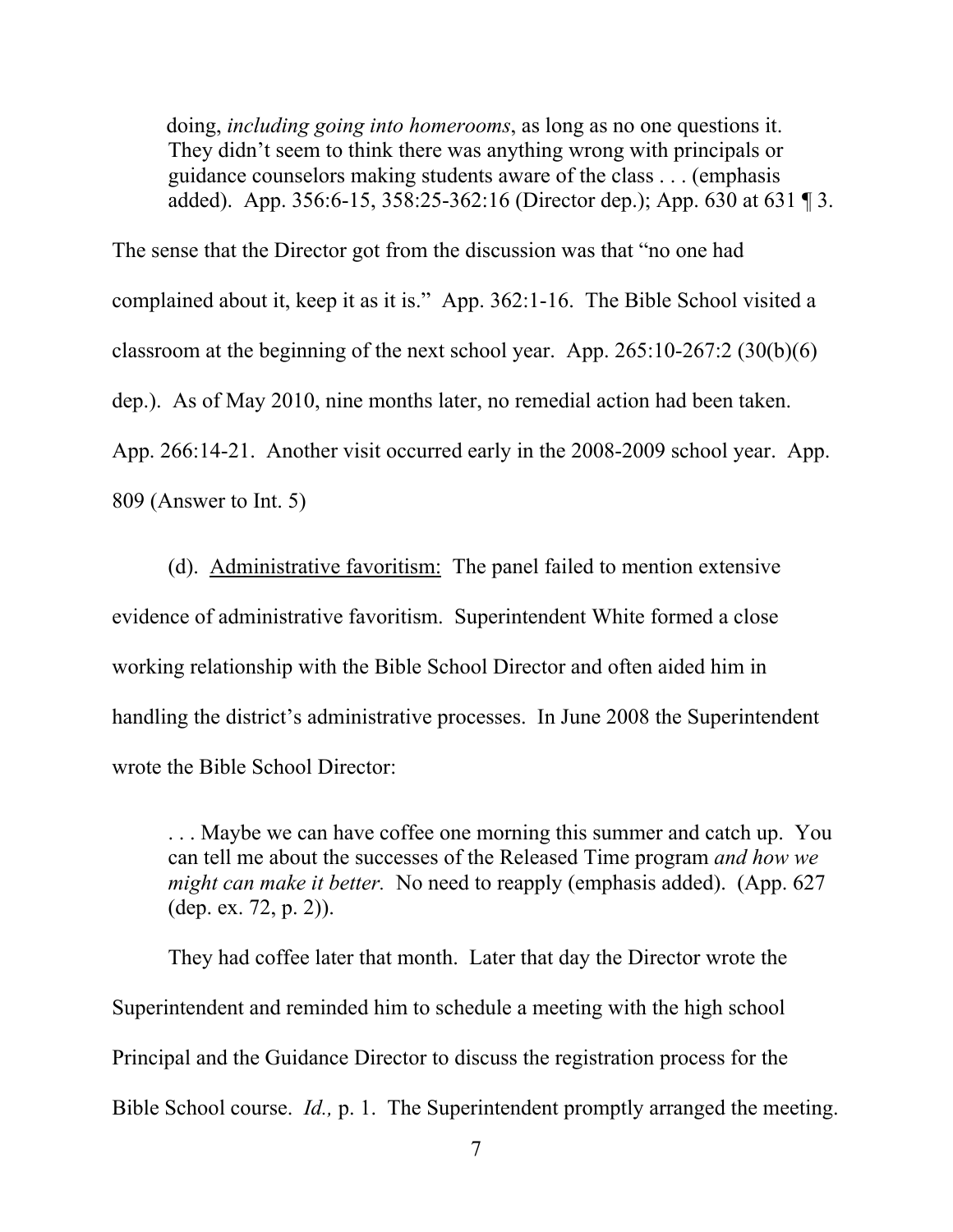The next day the Director asked the Superintendent whether administrators who would attend the meeting might think that he was "going above their heads" by dealing directly with the Superintendent. *Id.* He asked the Superintendent to explain to them how the meeting had come about. The Superintendent replied:

You got it. *I called the meeting with you and I asked all the questions because I am interested in growing this program.* (emphasis added). *Id.*

In November the Director wrote again and suggested that he send the

Superintendent a letter with copies to the other proposed participants. *Id.* The

Superintendent replied:

. . . *Regarding the letter, I wouldn't do it*. Generally speaking (which is dangerous), anytime you can handle something with a conversation rather than a letter (especially a letter with other folks copied) you should do so. (That applies to emails and text messages as well) (emphasis added). (App. 624 (dep. ex. 71, p. 1).

The Superintendent actively mentored the Bible School Director in the ways

and means of promoting its program with the district administration.

The released time program is rife with entanglement in ways the panel did not acknowledge. The panel failed to take the facts in the light most favorable to plaintiffs in ruling on a motion for summary judgment.

 $\mathcal{L}_\text{max}$  , where  $\mathcal{L}_\text{max}$  , we have the set of  $\mathcal{L}_\text{max}$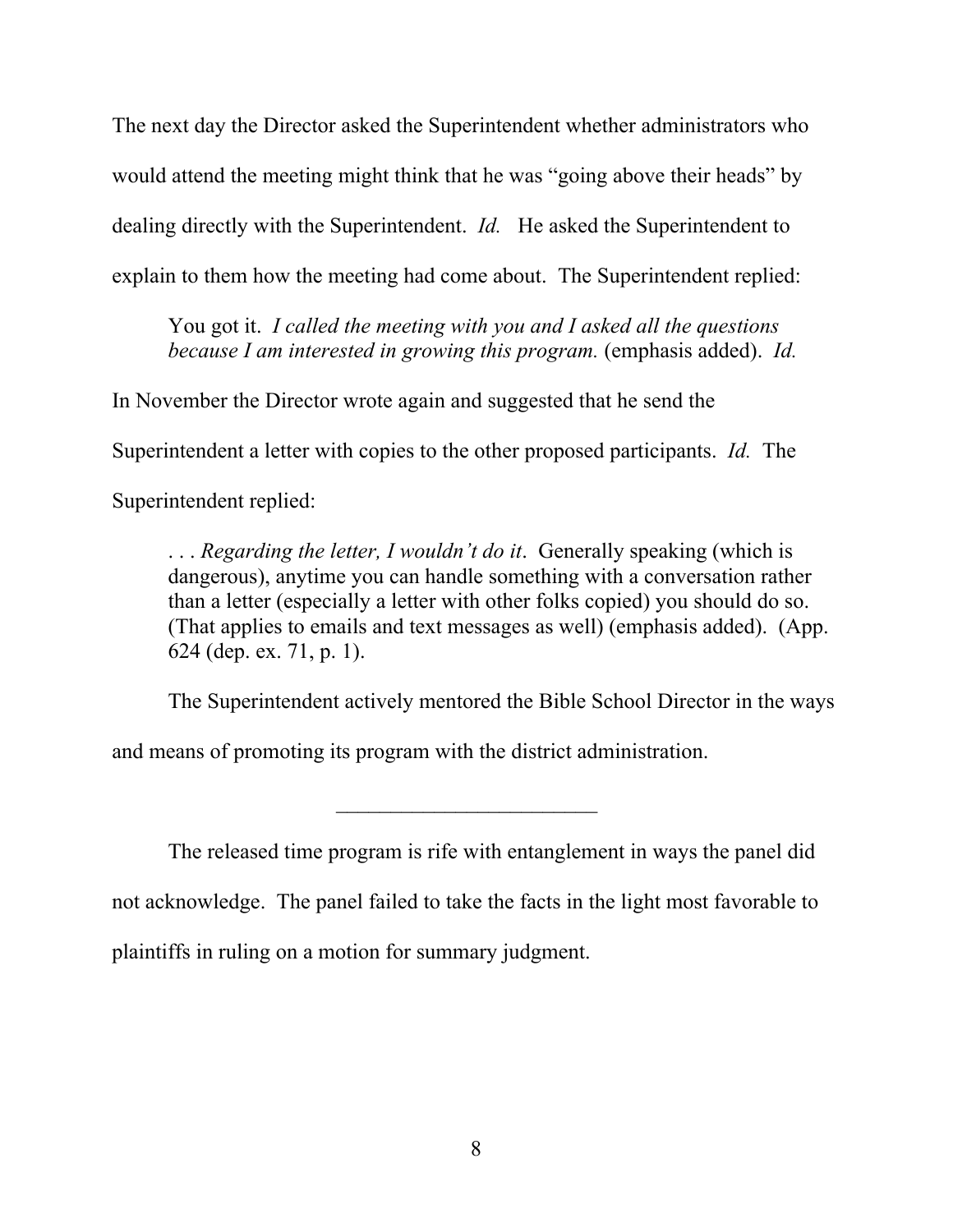3. The district delegated to a religious school the implementation of the Policy requirement that "[t]he district will evaluate the classes on the basis of purely secular criteria" and thereby allowed academic credit for religious courses that it could not itself have constitutionally taught.

The South Carolina Released Time Credit Act, S.C. Code sec. 59-39-112 ("RTCA"), allows academic credit to be given for classes in religious instruction but requires that they be evaluated on the basis of "purely secular criteria," for example "whether the course was taught by a certified teacher" and "review of the course syllabus which reflects the course requirements and materials used." *Id*., at B(4). This review assures that sufficient secular learning will occur in the course such that the public school will not be accepting a course that is religious instruction or exercise. The district's Policy provides that it "will evaluate the classes on the basis of purely secular criteria prior to accepting credit," Op. 6. In fact, however, the district makes no secular evaluation. "That evaluation would come through Oakbrook." App. 253:2-10 (30(b)(6) dep.).

Government may not evaluate religious doctrine or practice but it may evaluate whether private schools meet secular educational requirements. *Bd. of Educ. v. Allen,* 392 U.S. 236, 245 (1968). A public school may not teach a course of religious instruction or practice. *McCollum v. Bd. Educ.,* 333 U.S. 203 (1948); *Doe v. Porter,* 370 F. 3d 558 ( $6<sup>th</sup>$  Cir. 2004). By failing to conduct any secular evaluation of the Bible School course the district allows elective credit for a course that it may not itself teach.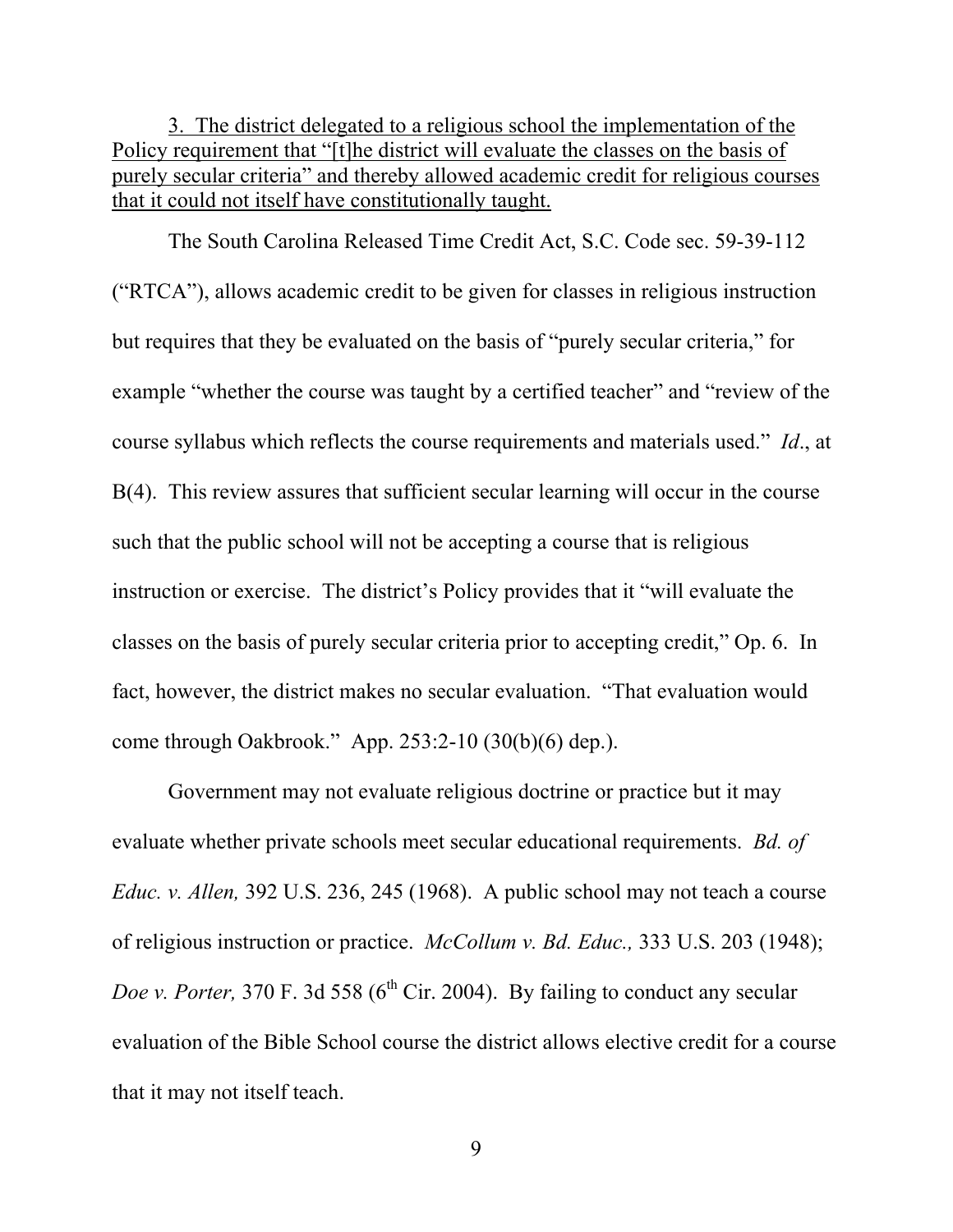The panel relied on *Lanner v. Wimmer*, 662 F. 2d 1349, 1360-61 (10<sup>th</sup> Cir. 1981), for the proposition that public schools may not examine released time courses for religious content. Op. 19. This is a well-established proposition. *See, Lanner v. Wimmer,* 662 F. 2d at 1361, *citing Lemon v. Kurtzman,* 403 U.S. 602 (1971). The panel then continued: "By contrast, the School District's policy in this case is not vulnerable to such concerns because it leaves the monitoring function to private schools." Op. 19. The panel's reasoning is that since district review of religion is prohibited, the district may also leave secular review to religious schools. Leaving religious content review to religious schools is what the Constitution requires; but the Constitution does not allow delegation of secular evaluation of religious courses to a religious organization. *See, Bd. of Educ. v. Allen,* 392 U.S. 236, 245-46 (1968). Delegation of secular evaluation to a religious school is delegation of an important governmental function to a religious institution and violates *Larkin.*

The panel further relied on *Lanner* for the proposition that it "generally allow[s] school districts to grant academic credit to . . . public school released time students for their religious instruction." *Lanner* neither so held nor opined. It *held* that the school district's review for doctrinal criteria was unconstitutional. 662 F. 3d at 1349. The basis of its holding was that a public school may not monitor released time courses for religious content. It does not "generally" or otherwise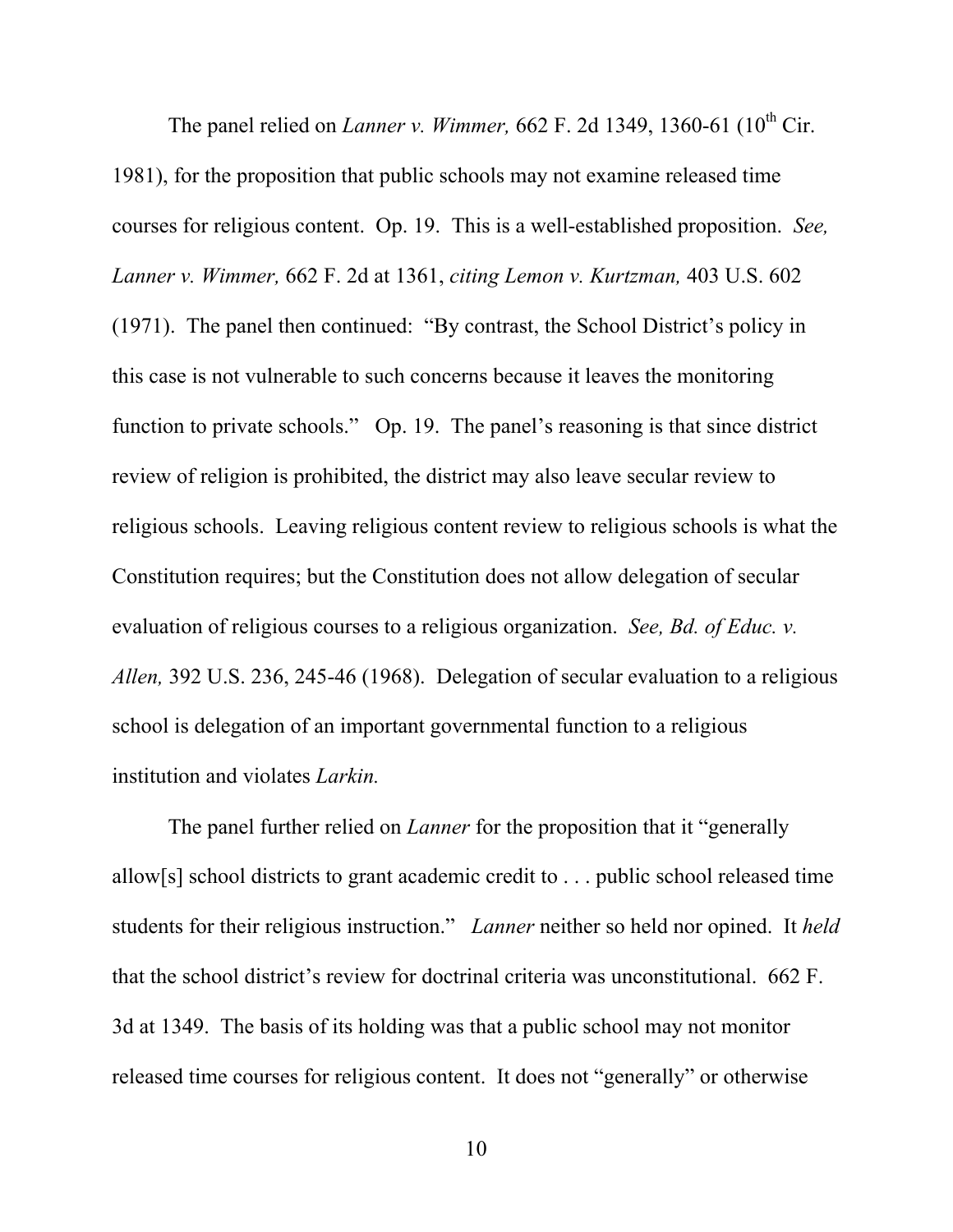hold or opine that public schools may delegate secular criteria review to religious schools.

Oakbrook did not review for secular criteria. It reviewed for "the knowledge to be gained in terms of faith." App. 392:5-7. (Seay dep). Oakbrook is "an interdenominational Christian school," App. 402:5-6 (Seay dep.), and "wanted it to be clear that [the Bible School course also] was an interdenominational religious studies course." App. 410:15-17 (Smith dep.). Oakbrook reviewed the Bible School course for conformity with its preferred religious doctrine.<sup>3</sup>

The district's unwritten and unsupervised $4$  delegation of course review to Oakbrook leaves Oakbrook at large to pass along a grade for any course of religious instruction or exercise that it wishes to aid. Here credit is being given for a class designed "to produce a Christian mind" in its students. App. 636. If the Bible School course consisted of five hours a week of praying on bended knee and Oakbrook approved it, academic credit would ensue as a matter of course. An

 $\frac{1}{3}$  Oakbrook did review for teacher "qualifications," Op. 7, but as applied that was not a secular criteria. The RTCA speaks of "certification," not "qualifications." Teacher "certification" is a secular governmental requirement. S.C. Code sec. 43-51. It was not required by Oakbrook.

On occasion the Bible School teacher submitted a grade of 103. Oakbrook sent it to the district as a grade of 100. App. 412:11-15, 24-25 (Smith dep.). The South Carolina Department of Education Uniform Grading Policy does not allow grades over 100, App. 890, as a certified teacher would likely have known.

<sup>4</sup> Oakbrook did not inform its accreditation agency of its relationship with the Bible School. App. 401:13-402:2 (Seay dep.); 419:13-16 (Smith dep.).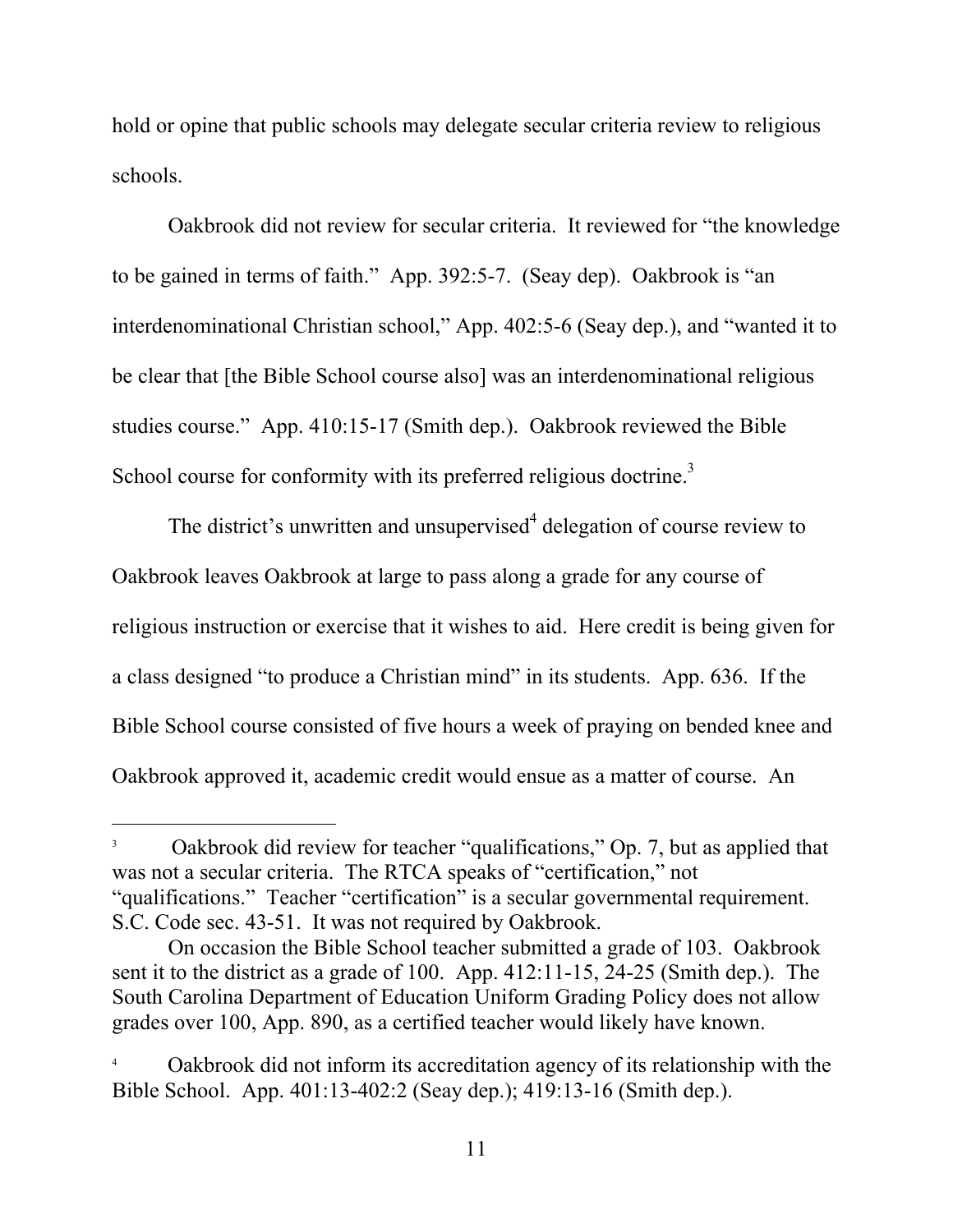accredited Hebrew School could pass along a grade for a private Bar Mitzvah training class.

### 4. The district discriminated on the basis of religious doctrine by implementing a requirement, not stated in the Policy, that only grades from accredited private schools would be accepted.

The Policy makes no mention of whether released time grades may come from accredited or unaccredited schools. Op. 6. But, the district "accepts credit only from accredited private schools." Defendant's Brief, at 60. The RTCA, which requires evaluation by secular criteria, makes no distinction between accredited and unaccredited schools. The South Carolina School Board Association has interpreted the RTCA to require that credits be accepted from accredited and unaccredited schools alike. App. 909 para. 5. Why then did the district accept credits only from accredited schools? The panel accepted the explanation that this was done "to disentangle the [district] from reviewing the religious content of released time courses." Op. 9. The record shows that the unannounced requirement that grades come through accredited schools discriminates in favor of Christianity.

In Spartanburg County there are only six private high schools. Five are Christian (including Oakbrook) and one is secular. App. 946 at 951. It does not appear how many of these schools other than Oakbrook are accredited. The effect of defendant's unwritten accreditation requirement is that Jewish and Muslim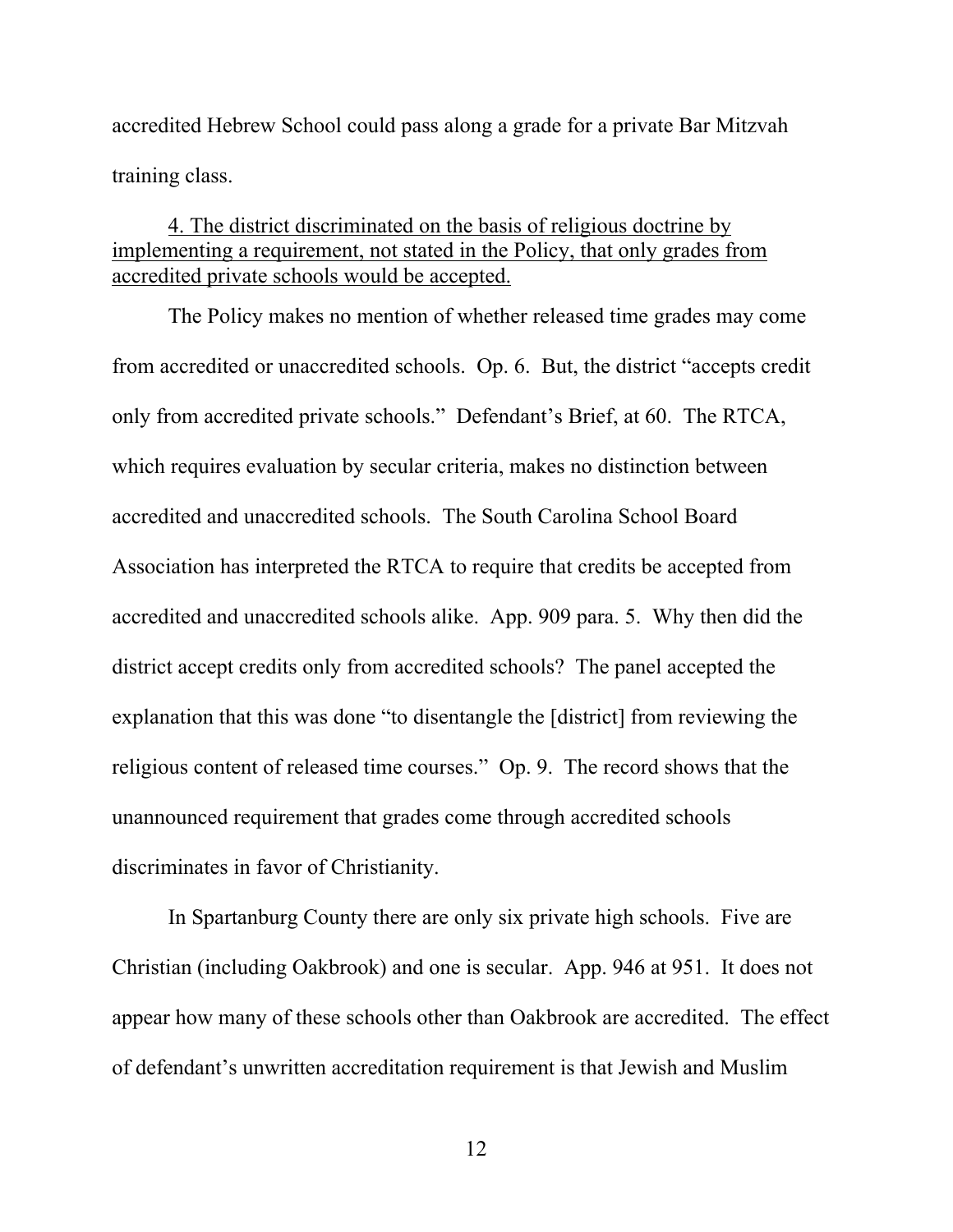organizations which wish to provide released time must first find out about the unwritten requirement, then find an accredited school that will pass their grades along, and then convince the district (which has no written policy about the matter) that the accredited partner is acceptable. Quakers might not find an accredited school closer than Philadelphia. Oakbrook would not have undertaken any passthrough for a Wiccan religious organization. "We were attempting to do something to support the Christian community." App. 417:4-11 (Smith dep.).

The district has created a requirement that is neutral on its face but as applied in this case discriminates in favor of Christianity. *See, United States v. Hernandez*, 490 U.S. 680, 695 (1989) (evidence of religious discrimination not appearing facially is to be judged by *Lemon*); *cf. Larson v. Valente*, 456 U.S. 228 (1982) (facial discrimination).

#### \*\*\*\*\*\*\*\*\*\*\*\*\*\*\*\*\*\*\*\*\*\*\*\*\*\*\*\*\*

Entrusting secular review to Oakbrook, and receiving grades only from accredited schools, are a *deus ex machina* that allows the district to give credit for Christian courses it could not itself teach.

Respectfully submitted, July 12, 2012.

s/ George Daly 139 Altondale Avenue Charlotte NC 28207 Tel. 704-333-5196 gdaly1@gmail.com Attorney for Plaintiffs